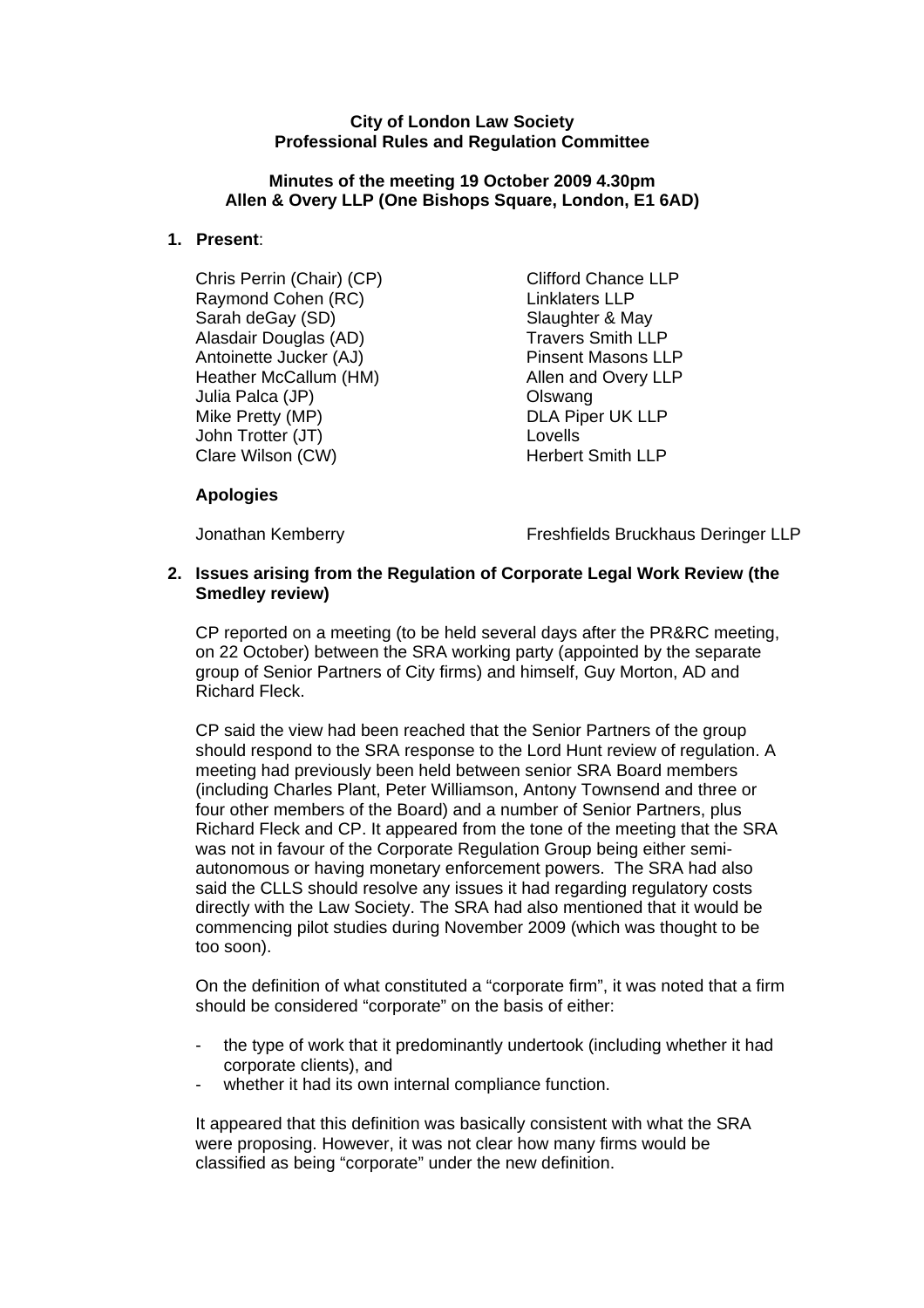It was also mentioned that the SRA would be commencing a pilot study involving 12 firms. The SRA had mentioned that the pilot study conducted earlier in 2009 had provided some ideas for the current study.

## **3. Conflict rules**

The proposed changes to the rules had apparently been approved by the SRA Ethics Committee and had been sent back for final drafting.

A letter from Skadden Arps, dated 24 September 2009, was considered. The letter referred to the fact that US firms generally do not agree to act for both sides in a matter (while it would be theoretically possible for them to do so in some circumstances).

### **4. Bi-Annual meetings with the Law Society and the SRA**

The next bi-annual meeting with the Law Society (Des Hudson and Mark Stobbs) and with the SRA (Antony Townsend and Peter Williamson) was scheduled for 1 December 2009. AD, CP, David McIntosh and Robert Leeder were to attend from the CLLS side. Several agenda items were suggested, including that:

- It did not appear that the SRA had taken sufficient account of several recent CLLS consultation responses.
- There was some inconsistency in the advice given by SRA phone-line operators.
- There should have been more detail in the Hunt report regarding the way that it fitted together with the Smedley report. (It was thought that it would be worth knowing what the LSB was planning to do with regards to the Hunt report, and what would be the next step.)
- It would be worth knowing what dialogue the SRA was having with the LSB.

Concern was also expressed that the SRA would not be able to recruit persons with sufficient expertise to work in the Corporate Regulation Unit, and that the recommendations of the Smedley Report would be "lost" as the momentum for implementing these changes fell away.

It was thought that the head of Corporate Regulation Unit within the SRA should be the one deciding whether or not to prosecute firms, and that without this being adopted as part of the new model, the SRA regulatory structure would be much the same as before.

### **5. Proposed response to LSB discussion paper "Consultation on shaping a statement of policy on compliance and enforcement powers"**

It was thought that this issue was of more relevance to the Law Society than the CLLS. As such, it was thought unlikely that the CLLS would respond..

#### **6. Proposed response to SRA consultation paper "Handling complaints about the SRA"**

It was agreed JP would draft an initial response to the consultation paper.